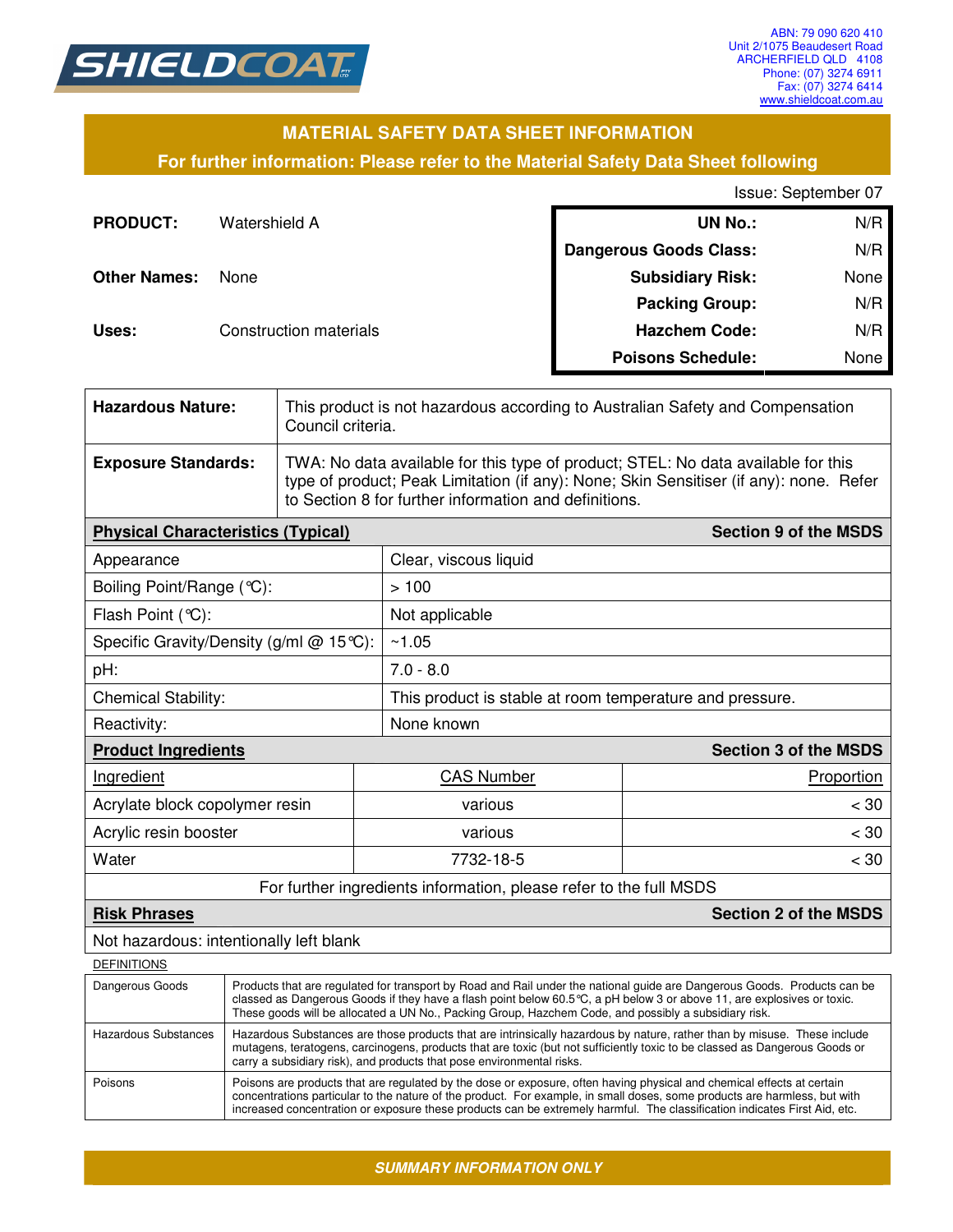

# *1. IDENTIFICATION*

| <b>Product Name:</b>      | Watershield                                  |
|---------------------------|----------------------------------------------|
| <b>Other Names:</b>       | None                                         |
| <b>Chemical Family:</b>   | <b>Liquid Glaze</b>                          |
| <b>Molecular Formula:</b> | Not Applicable                               |
| <b>Recommended Use:</b>   | <b>Construction materials</b>                |
| Supplier:                 | Shieldcoat Pty Ltd                           |
| ABN:                      | 79 090 620 410                               |
| <b>Address:</b>           | 2/1075 Beaudesert Road, Archerfield Qld 4108 |
| Telephone:                | +61 7 3274 6911                              |
| <b>Fax:</b>               | +61 7 3274 6414                              |
| <b>Emergency Phone:</b>   | 0414 479 458                                 |
| All other inquiries:      | +61 7 3274 6911                              |

# *2. HAZARDS IDENTIFICATION*

#### **Hazard Classification**

This product is not hazardous according to Australian Safety and Compensation Council criteria.

#### **Hazard Category**

This section is intentionally left blank.

#### **Risk Phrases**

Not hazardous: intentionally left blank

#### **Safety Phrases**

Not hazardous: intentionally left blank

#### **Dangerous Goods Classification**  N/R

#### **Poisons Schedule**

None

## *3. COMPOSITION: Information on Ingredients*

| <b>Chemical Ingredient</b>      | <b>CAS Number</b> | Proportion (% v/v) |
|---------------------------------|-------------------|--------------------|
| Acrylate block copolymer resin  | various           | < 30               |
| Acrylic resin booster           | various           | $< 30$             |
| Water                           | 7732-18-5         | < 30               |
| Ethylene Glycol Monobutyl Ether | 111-76-2          | < 2.0              |
| Mould inhibitor                 | various           | < 0.1              |
| Surfactants                     | various           | < 2.0              |

## *4. FIRST AID MEASURES*

#### **For advice, contact Poisons Information Centre (Phone Australia: 13 1126) or a doctor.**

#### **Ingestion**

If swallowed, DO NOT induce vomiting. Keep at rest. Seek immediate medical attention.

#### **Eye Contact**

Flush eyes with large amounts of water until irritation subsides. Seek immediate medical attention.

### **Skin Contact**

Flush area with large amounts of water and wash area with soap if available. Remove contaminated clothing, including shoes, and launder before reuse. Seek medical attention for skin irritations.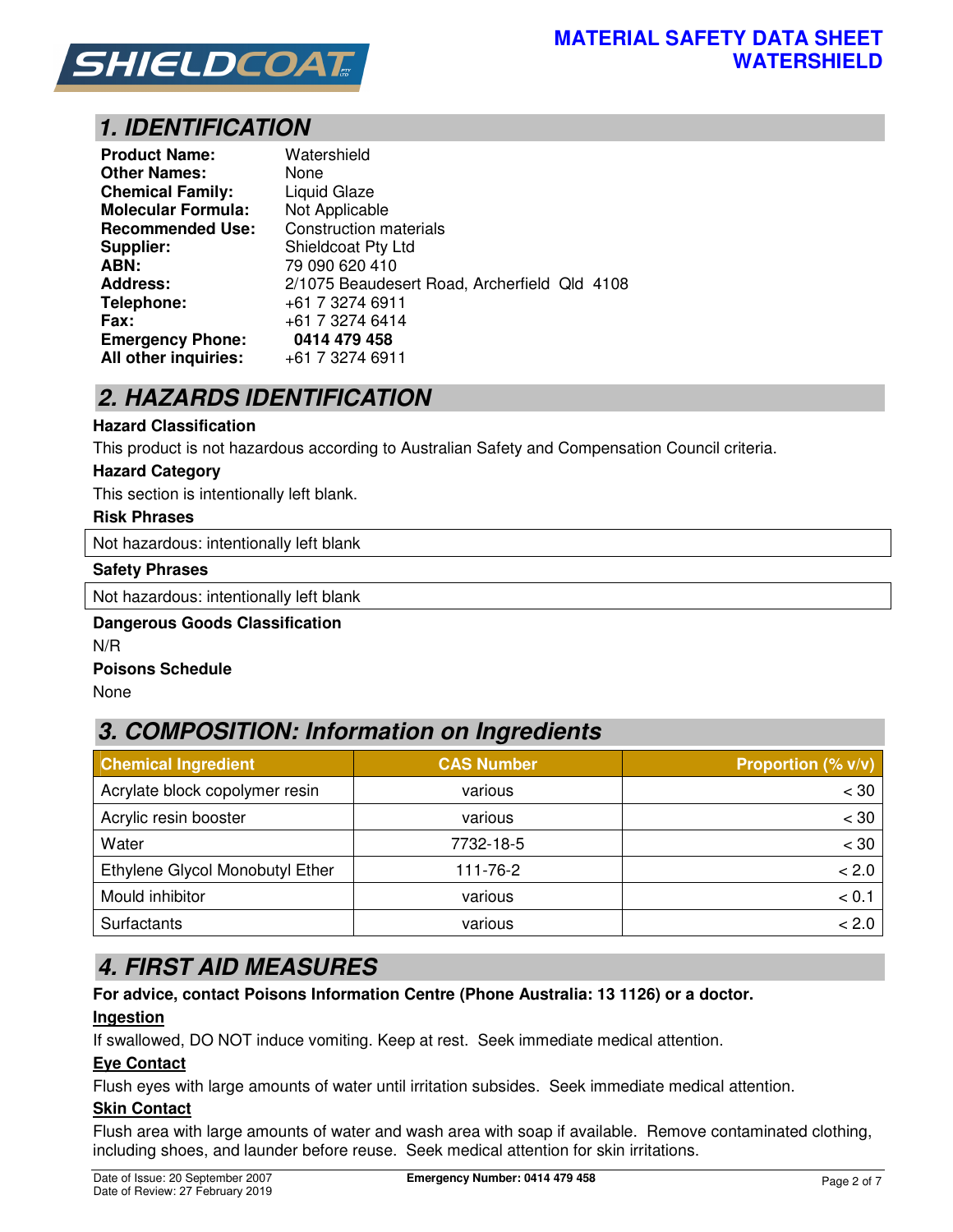

## **Inhalation**

Using proper respiratory protection, immediately remove the affective victim from exposure. Administer artificial respiration if breathing has stopped. Keep at rest. Seek immediate medical attention.

### **First Aid Facilities**

Provide eye baths and safety showers.

#### **Medical Attention**

Treat according to symptoms.

# *5. FIRE FIGHTING MEASURES*

Shut off product that may 'fuel' a fire if safe to do so. Allow trained personnel to attend a fire in progress providing fire fighters with this Material Safety Data Sheet. Prevent extinguishing media from escaping to drains and waterways.

#### **Suitable Extinguishing Media**

Product will not burn.

#### **Hazards from combustion products**

None: product will not burn.

### **Precautions for fire fighters and special protective equipment**

None: product will not burn.

#### **Hazchem Code**

N/R

# *6. ACCIDENTAL RELEASE MEASURES*

### **Emergency Procedures**

Prevent product from escaping to drains and waterways. Contain leaking packaging in a containment drum. Prevent vapours or dusts from building up in confined areas. Ensure that drain valves are closed at all times. Clean up and report spills immediately.

#### **Methods and materials for containment**

#### *Major Land Spill*

- Eliminate sources of ignition.
- Warn occupants of downwind areas of possible fire and explosion hazard, where present.
- Prevent product from entering sewers, watercourses, or low-lying areas.
- Keep the public away from the area.
- Shut off the source of the spill if possible and safe to do so.
- Advise authorities if substance has entered a watercourse or sewer or has contaminated soil or vegetation.
- Take measures to minimise the effect on the ground water.
- Contain the spilled product using the resources in the spill kit.
- Recover by pumping use explosion proof pump or hand pump or with a suitable absorbent material.
- Consult an expert on disposal of recovered material and ensure conformity to local disposal regulations.
- See "First Aid Measures" and "Stability and Reactivity"

#### *Major Water Spill*

- Eliminate any sources of ignition.
- Warn occupants and shipping in downwind areas of possible fire and explosion hazard, where present.
- Notify the port or relevant authority and keep the public away from the area.
- Shut off the source of the spill if possible and safe to do so.
- Confine the spill if possible.
- Remove the product from the surface by skimming or with suitable absorbent material.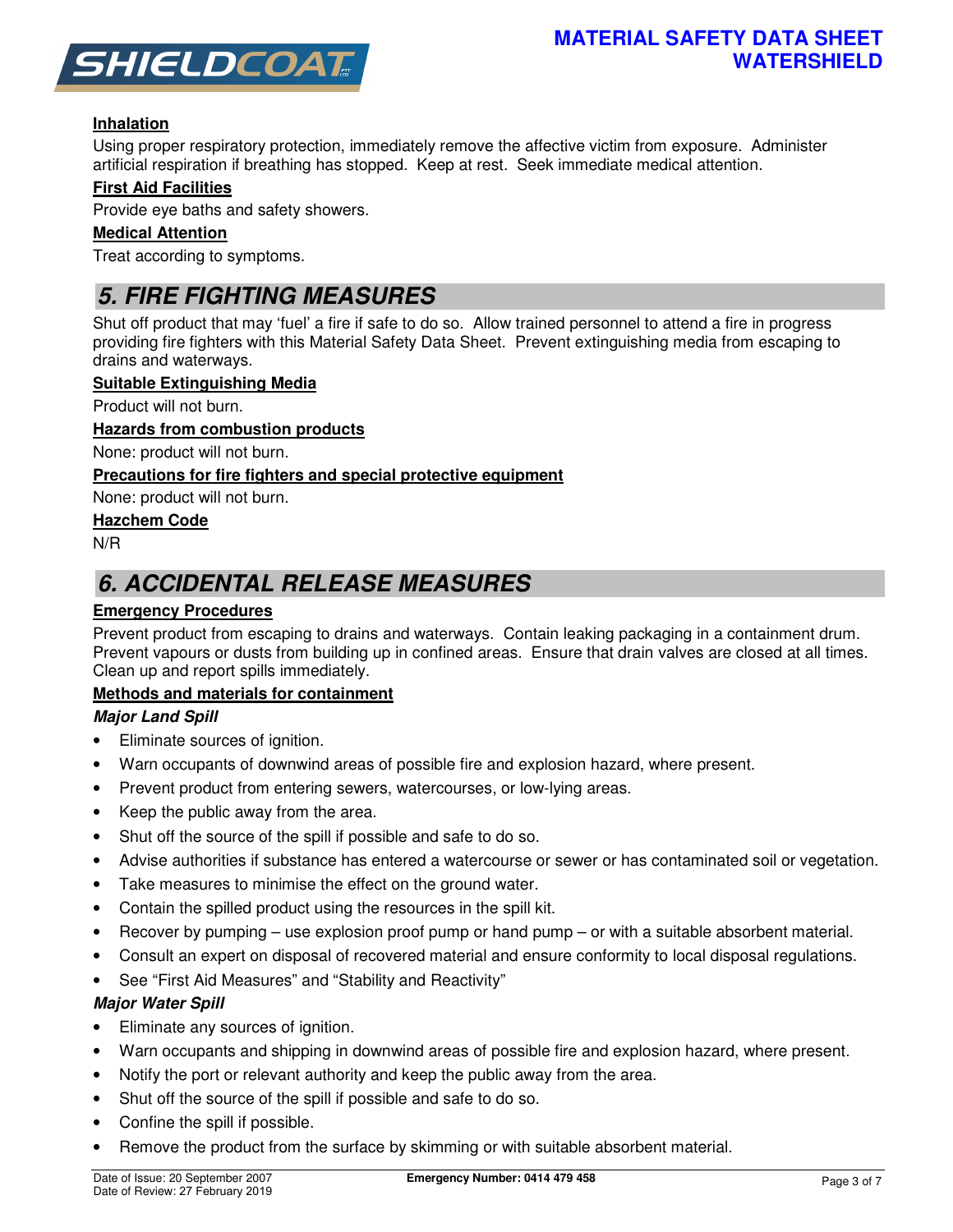

- Consult an expert on disposal of recovered material and ensure conformity to local disposal regulations.
- See "First Aid Measures" and "Stability and Reactivity".

## *7. HANDLING AND STORAGE*

### **Precautions for Safe Handling**

There are no specific safety requirements for handling this product. Standard industrial hygiene and safety practice is recommended when using this product.

#### **Conditions for Safe Storage**

There are no specific safety requirements for storing this product. Consider checking containers for leaks periodically and protect the packaging from physical damage (store out of direct sunlight, away from high traffic areas, etc.).

### **Incompatible Materials**

None known

# *8. EXPOSURE CONTROLS: PERSONAL PROTECTION*

### **National Exposure Standards**

The time weighted average concentration (TWA) for this product is: No data available for this type of product, which means the highest allowable exposure concentration in an eight-hour day for a five-day working week. The short term exposure limit (STEL) is: No data available for this type of product, which is the maximum allowable exposure concentration at any time. Replacing a TWA or STEL value for some products is a Peak Limitation value (Peak): None applies in this case. In addition to the exposure concentrations may be a subsidiary caution in such cases where the product is a skin sensitiser, represented as (Sk), where none applies in this case.

#### **Biological Limit Values (BLV)**

No data available for this type of product

#### **Engineering Controls: Ventilation**

The use of local exhaust ventilation is recommended to control process emissions near the source. Laboratory samples should be handled in a fume hood. Provide mechanical ventilation of confined spaces. Use explosion proof equipment.

#### **Personal Protective Equipment**

**Respiratory Protection:** Where concentrations in air may approach or exceed the limits described in the National Exposure Standards, it is recommended to use a half-face filter mask to protect from overexposure by inhalation. A type 'A' filter material is considered suitable for this product.

**Eye Protection:** Always use safety glasses or a face shield when handling this product.

**Skin/Body Protection:** Always wear long sleeves, long trousers, or coveralls, and enclosed footwear or safety boots when handling this product. It is recommended that chemical resistant gloves be worn when handling this product.

## *9. PHYSICAL AND CHEMICAL PROPERTIES*

| <b>Property</b>                 | <b>Unit of measurement</b> | <b>Typical Value</b>  |
|---------------------------------|----------------------------|-----------------------|
| Appearance                      | None                       | Clear, viscous liquid |
| <b>Boiling Point/Range</b>      | ℃                          | >100                  |
| <b>Flash Point</b>              | °C                         | Not applicable        |
| SG/Density ( $@$ 15°C)          | $g/ml$ ; kgm <sup>-3</sup> | ~1.05                 |
| Vapour Pressure @ 20℃           | kPa                        | No data available     |
| Vapour Density @ 20℃            | $g/ml$ ; kgm <sup>-3</sup> | No data available     |
| <b>Autoignition Temperature</b> | ℃                          | Not applicable        |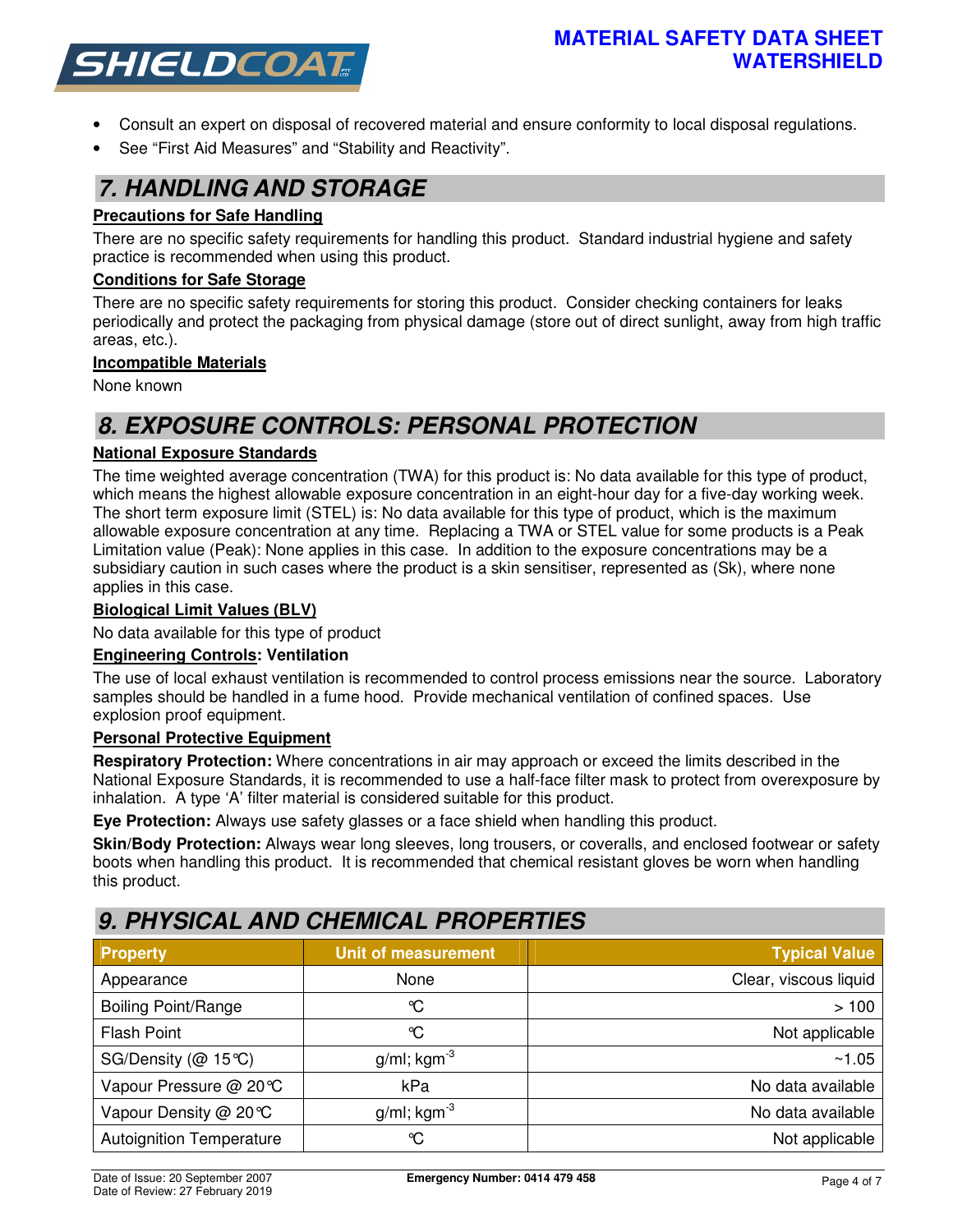

## **MATERIAL SAFETY DATA SHEET WATERSHIELD**

| <b>Property</b>                | <b>Unit of measurement</b> | <b>Typical Value</b> |
|--------------------------------|----------------------------|----------------------|
| <b>Explosive Limits in Air</b> | % vol/vol                  | Not applicable       |
| Viscosity @ 20℃                | cPs, mPas                  | >400                 |
| Percent volatiles              | % vol/vol                  | 40%                  |
| Acidity/alkalinity as pH       | None                       | $7.0 - 8.0$          |
| Solubility in Water            | g/                         | Water soluble        |
| Other solvents                 | -                          | None                 |

The values listed are indicative of this product's physical and chemical properties. For a full product specification, please consult the Technical Data Sheet.

# *10. STABILITY AND REACTIVITY*

### **Chemical stability**

This product is stable at room temperature and pressure.

#### **Conditions to avoid**

None known

#### **Hazardous decomposition products**

None known

#### **Hazardous reactions**

None known

#### **Hazardous polymerisation**

Will not occur

## *11. TOXICOLOGICAL INFORMATION*

#### **Acute Effects**

#### **Ingestion**

Ingestion will result in discomfort on swallowing. No narcotic effects are expected.

#### **Eye Contact**

This product will cause discomfort to the eye and surrounding tissue. These effects will subside with appropriate First Aid.

#### **Skin Contact**

This product is unlikely have any effect on the skin, however, individuals with pre-existing skin conditions may experience some sensitivity.

#### **Inhalation**

Inhalation of this product is unlikely and no vapours are present in the formula.

#### **Chronic Effects**

None known

#### **Other Health Effects Information**

None known

#### **Toxicological Information**

Oral LD<sub>50</sub>: No data available

Dermal LD<sub>50</sub>: No data available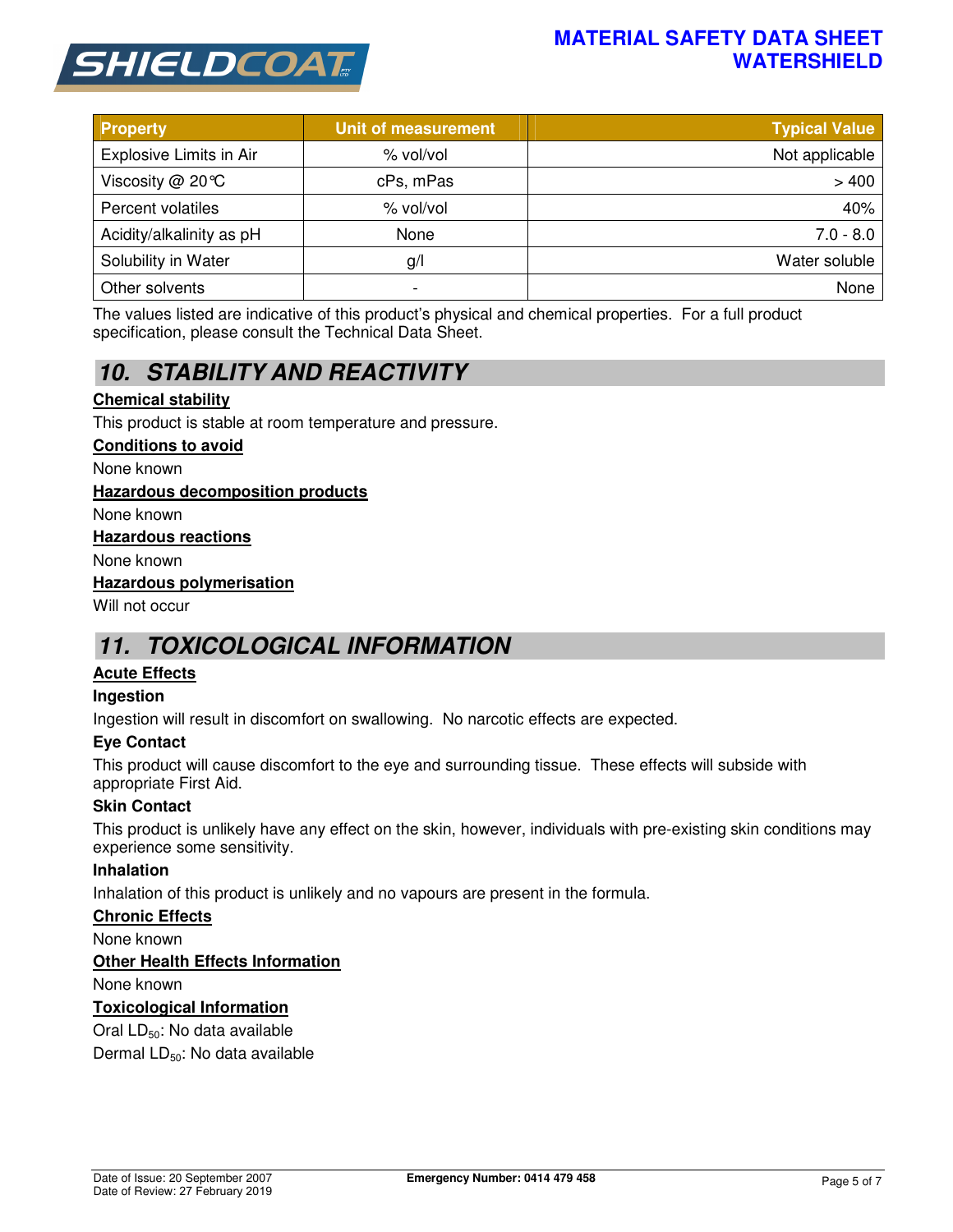

# *12. ECOLOGICAL INFORMATION*

## **Ecotoxicity**

#### **Aquatic Toxicity:**

| Fish Toxicity $LC_{50}$ :        | No data available |
|----------------------------------|-------------------|
| Daphnia Magna EC <sub>50</sub> : | No data available |
| Blue-green algae:                | No data available |
| Green algae:                     | No data available |

#### **Persistence/Biodegradability:**

This product is expected to persist.

#### **Mobility:**

This product is unlikely to be very mobile.

## *13. DISPOSAL CONSIDERATIONS*

#### **Disposal Methods**

Empty packaging should be taken for recycling, recovery or disposal through a suitably qualified or licensed contractor. Care should be taken to ensure compliance with national and local authorities. Packaging may still contain product residue that may be harmful. Ensure that empty packaging is managed in accordance with Dangerous Goods regulations.

#### **Special Precautions**

This product is not suitable for disposal by either landfill or via municipal sewers, drains, natural streams or rivers. This product is ashless and can be incinerated in a regulated facility. In the absence of a designated industrial incinerator, this product should be treated and disposed through chemical waste treatment, or considered for use in solvent recycling.

## *14. TRANSPORT INFORMATION*

| <b>Road and Rail Transport</b> |                    | <b>Marine Transport</b>    |                    | <b>Air Transport</b>       |                       |
|--------------------------------|--------------------|----------------------------|--------------------|----------------------------|-----------------------|
| UN No.                         | N/R                | UN No.                     | N/R                | UN No.                     | N/R                   |
| Proper<br>Shipping<br>Name     | Protective coating | Proper<br>Shipping<br>Name | Protective coating | Proper<br>Shipping<br>Name | Protective<br>coating |
| DG Class                       | N/R                | DG Class                   | N/R                | <b>DG Class</b>            | N/R                   |
| Sub. Risk                      | None               | Sub. Risk                  | None               | Sub. Risk                  | None                  |
| Packing<br>Group               | N/R                | Packing<br>Group           | N/R                | Packing<br>Group           | N/R                   |
| Hazchem                        | N/R                | Hazchem                    | N/R                | Hazchem                    | N/R                   |

#### **Dangerous Goods Segregation**

This product is not classified as Dangerous Goods for Transport by Road and Rail.

## *15. REGULATORY INFORMATION*

**Country/Region:** Australia **Inventory:** AICS **Status:** Listed **Poisons Schedule:** None